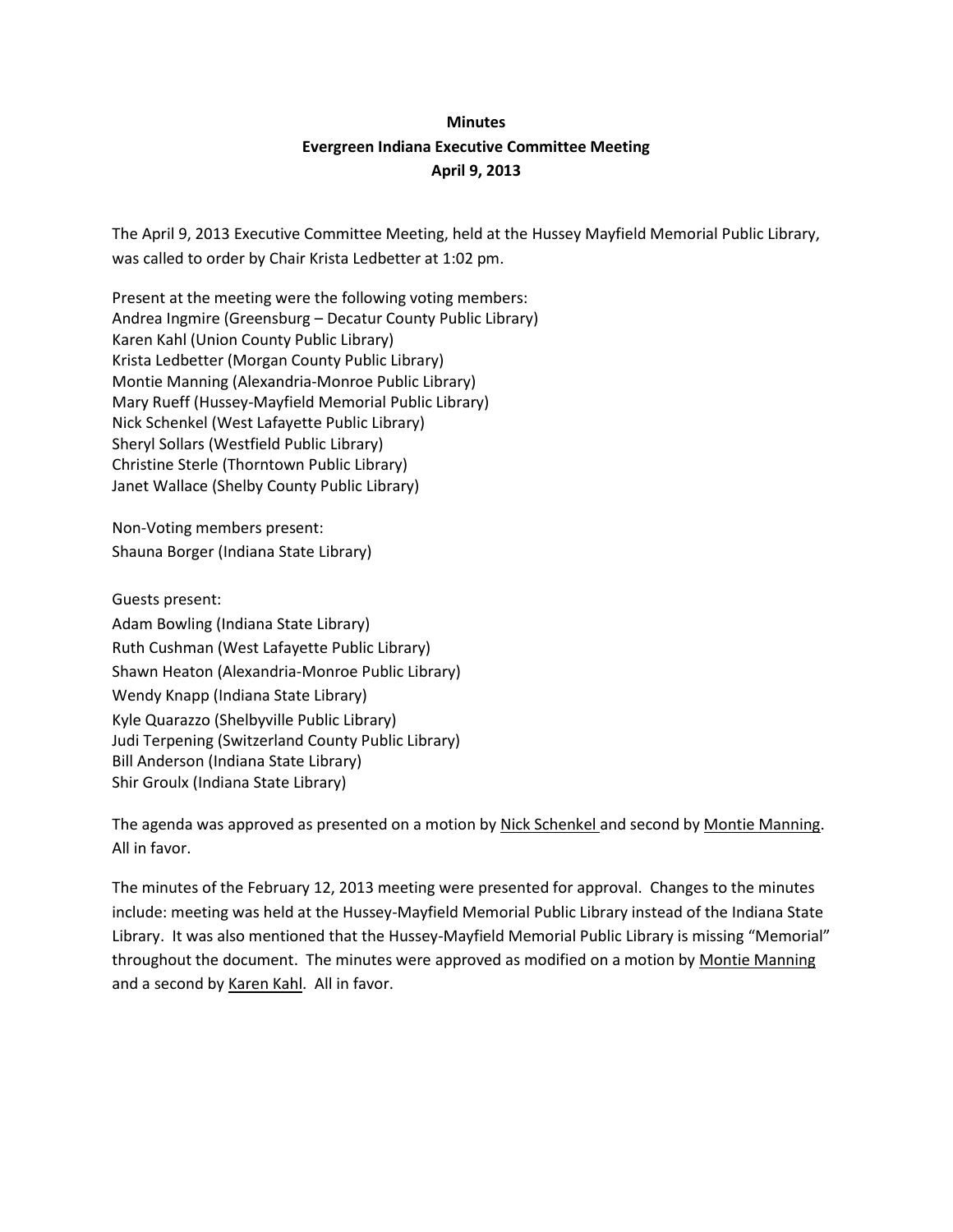#### **I. Indiana State Library report – Shauna Borger**

- a. New Indiana State Library staff. Shir Grioux is now the SW Regional Coordinator. She has just moved to Indiana and resides in Evansville. Shir is originally from the Philippines.
- b. Bill Anderson is the SE Regional Coordinator. Greetings to both of our new regional coordinators.
- c. Evergreen International Niles Ingalls, Sarah Childs, Jason Boyer, Kelly Ehinger, Brian Dawson, Mary Glaser, Ruth Frasur and Shauna Borger will be attending the International Conference. They will report back at the Annual Conference.
- d. Payment Pilot. Invoices should be coming out next week. Shauna said they are making progress with Adam's help and maybe in the fall it can be opened up consortium wide.

### **II. Committee reports**

- a. Circulation Committee Judi Terpening
	- i. Letter modifications added checkout library to the wording.
	- ii. Circ 1 added permission. Holds can now be placed on patron accounts with more than \$10 so that they can entice the patron to pay up.
	- iii. Alert notice on the account notice that will show that their card will expire soon.
	- iv. Kids OPAC. Some of the big issues… many of the records are not cataloged by audience. So some of the records are not pulling into the search correctly. Good feedback on the coloring and subject. Many of the wordings are not 'kid' friendly.
- b. Cataloging Committee Sarah Childs (at EI conference)
	- i. Sarah giving presentation about RDA at annual conference. Libraries are starting to use the toolkits.
	- ii. Cataloging committee updated procedures to add RDA to the standards and procedures.
	- iii. The committee is asking for those who do not know how to edit these records to leave them alone for now.
- c. IT Committee Adam Bowling
	- i. All Database servers have been patched. This turned out to be a bigger adventure then they would have liked. No reported reporting issues since the patches.
	- ii. Adam discussed the issue when staff are being prompted for the patron user name and password when attempting to place a hold. There is a reported 'bug' in the international community on this issue. There are a few issues which will prompt this issue… however there is a 'bug' that does popup and causes this problem without a reason. Adam is looking into it. Since it is a bug in the big community if it is fixed by someone else we will get the patch on this. Seems to have some correlation with when the logins expire or when the patron accounts expire.
	- iii. Adam suggested that checking expiration dates for staff accounts might be a good 'annual maintenance' item for member libraries.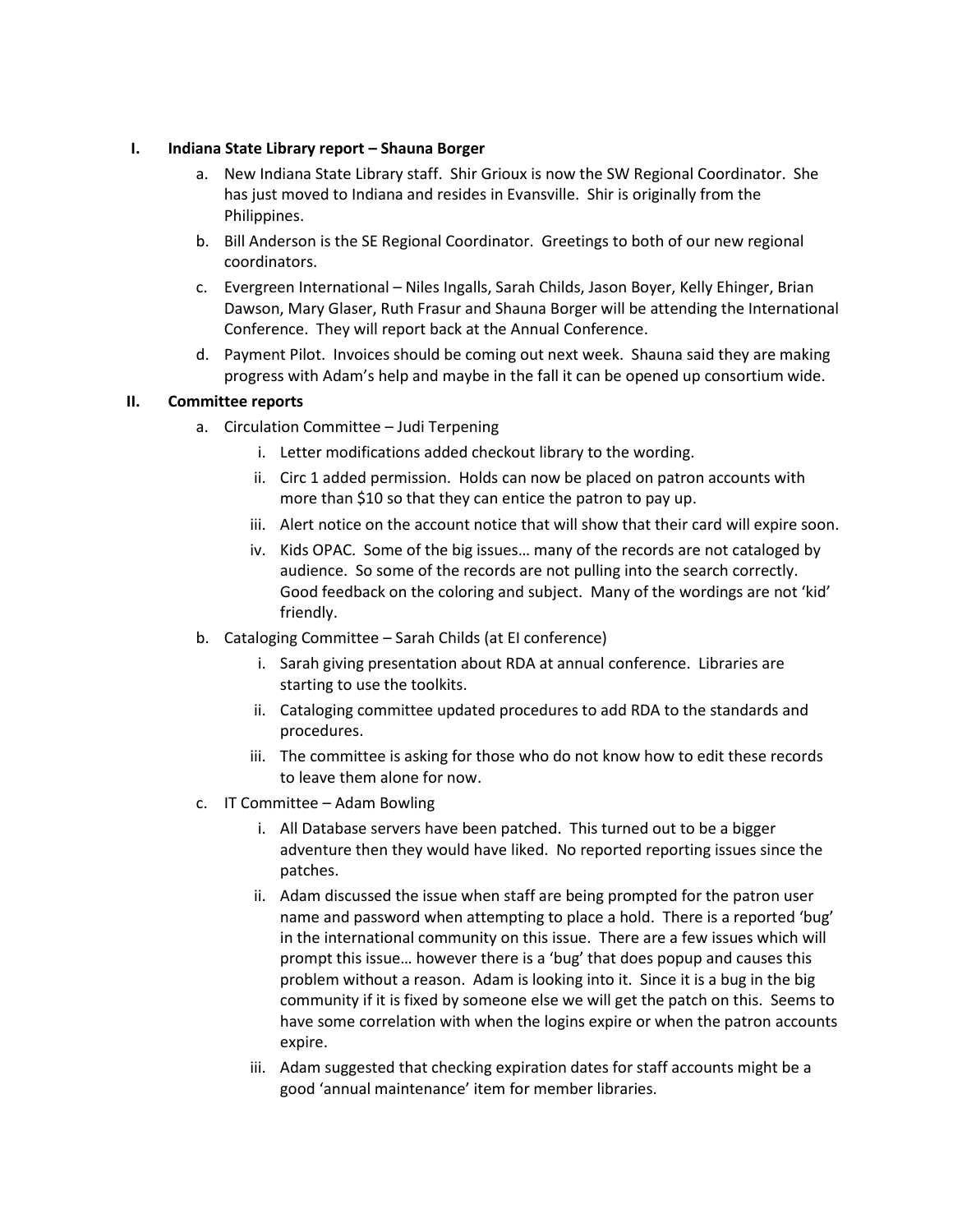- d. OverDrive Committee Jake Speer
	- i. The committee has been discussing the issue of unspent funds in the eIndiana Overdrive consortium.
	- ii. The committee will send out notification letter to those libraries with a balance in their Overdrive account. This letter will go out next week (?) Shauna said that this initial letter will be a notification letter. As new libraries join they will be notified of the policy and if they do not spend their funds, the committee will spend it for them. A follow up letter will then be sent if the library does not spend their money.
	- iii. Freegal and other eContent vendors are being contacted about consortium pricing. eContent listserv is available for those who would like to keep up on the eContent letter.
	- iv. Krista recommended that the letter also include a statement which would offer the committees ordering assistance, therefore reducing the number of letters that must be sent. The eContent committee members will be asked to review this letter before it is sent out.

### **III. Old Business**

- a. Transit issues at Lebanon Public Library An updated graph showing transit times was presented to the Executive Committee. The volume/quantity of shipments will be added to this graph as well. The process and expectations for Evergreen transits will be spelled out in this letter so that the Library Board will also understand the expectations. Shauna will finish this letter and send to Executive Committee for review. This letter will be sent after the Annual Conference and action will be required by June 30, 2013.
- b. Marking a patron exempt from collections Montie indicated that this status does not keep the notices from being generated. Krista noted that their outreach cards have the institution name in the middle name with stars around it. ex: \*\*\*\*Arbor Grove \*\*\*\*
	- i. Homebound setting will keep the patron from getting overdue fees, but will not stop the lost item changeover.

## **IV. New Business**

- a. Feedback on changes to by-laws which were posted in the weekly blog. These will be voted on at the Annual Meeting. Changes include committee names and the electronic participation in the meetings. 2/3 of the membership should be included in the meeting; the wording made it sound like 2/3 of a 'member' should be present. Krista asked for clarification on this matter. Shauna said that this would be cleaned up and will be voted on at the membership meeting.
- b. Circulation policy and procedure updates Page 3 of the circulation policy. Current government issued photo id. Procedures states US id. So these will be changed to make these the same between the policy and procedures.
- c. Cataloging policy and procedure updates –Sarah sent out the updated procedures to the cataloging committee listserv. Shauna updated the website to reflect the changes. The changes include a Copy Cataloger procedures vs cat1 procedures and info on RDA training and updates.
- d. Membership fee structure Shauna would like to start talking about this at the Annual Meeting.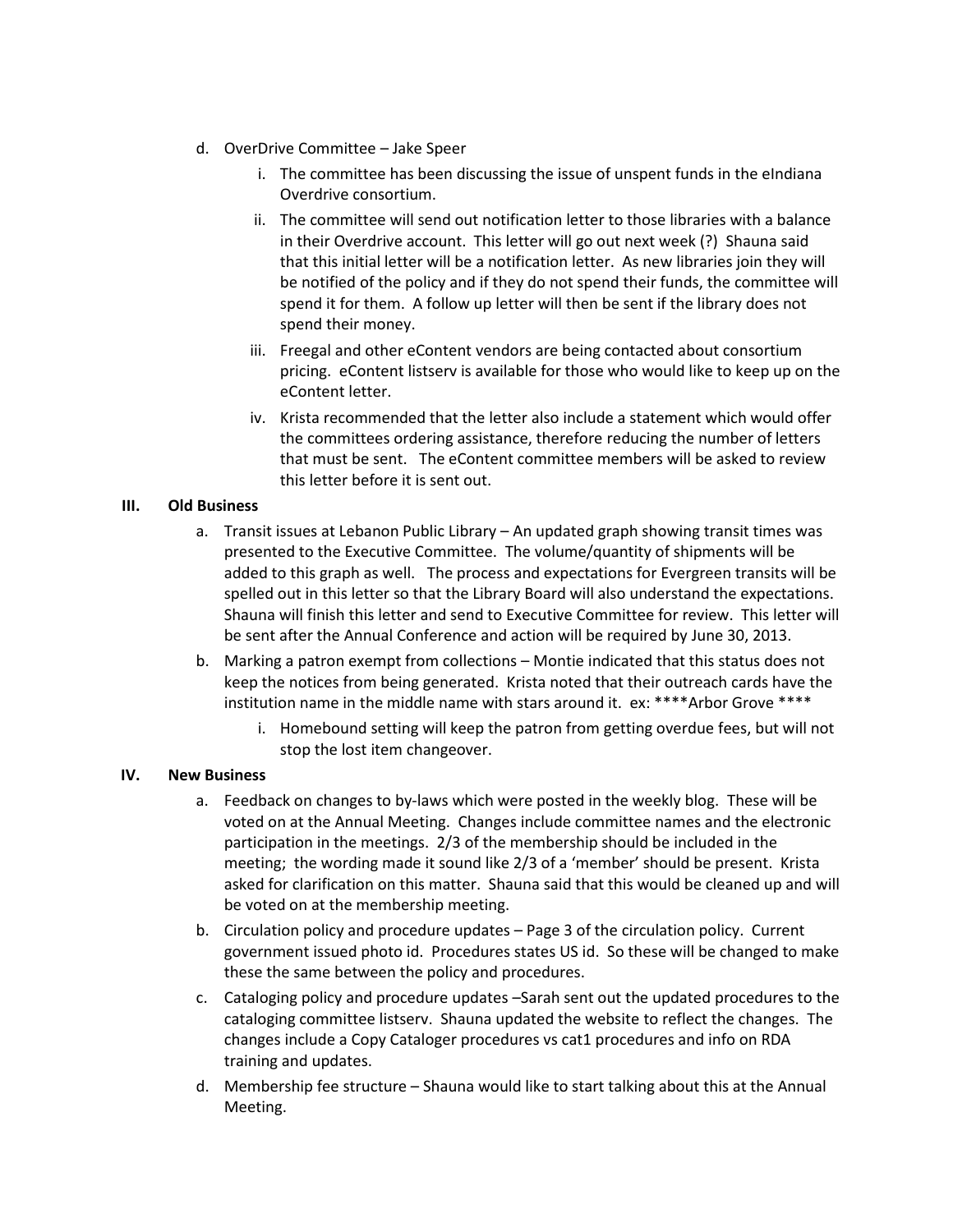- i. Option 1 Fee by Circulation
- ii. Option 2 Library population (talked about this last time)
- iii. Option 3 Membership fee with the circulation incentives. Circulation per population. The circulation will be in a circulation per capita.
- iv. Karen Kahl suggested we might want to use a formula similar to what the Indiana Library Federation uses for membership costs. This formula uses the operating budget of the library and applies a % to it. If we know how much it costs to run Evergreen Indiana we can then figure what % would need to be used. This suggestion was met with positive feedback.
- e. Evergreen Indiana Annual Meeting
	- i. Will be held at Caribbean Cove in Indianapolis
	- ii. Registrations will go out next week.
	- iii. Business meeting will be after Lunch in the main room. At this meeting the election ballot will be announced. In addition, there will be a short presentation of activities of the past year and update on current projects: payment pilot, mobile OPAC, development queue, membership fee.
- f. OPAC credit card payment option VPS, point of service website for the public services website. API for web junction calendar for the classes. Feedback from EC has been passed along to the company and they are working on this functionality.
- g. Nominating committee report Nick Schenkel and Montie Manning Ballot is ready. Ballot will be sent out next week with the deadline May  $3^{rd}$ . Personal statements in the weekly update blog. Shauna will ask the nominees to send a personal statement to include in the blog.
- h. New library Montpelier Public Library Last library in Blackford County to go with Evergreen. Krista asked for a motion. A motion to accept the Montpelier Public Library was made by Andrea Ingmire. Second by Montie Manning. All in favor.
- i. Exit Fee (Cost to leave the consortium) Shauna clarified that no libraries are asking to leave the consortium.
	- i. This came about because the cover letter of the membership packet states: "Please note that this agreement signifies an investment of approximately \$5000 of resources by the Indiana State Library. If your library should terminate its membership within 12 months of the migration, the Indiana State Library would need to be reimbursed for the work performed."
	- ii. Discussion about this resulted in the Executive Committee suggesting that there should be a cost for leaving the consortium. And this should not be limited to the 12 months after migration. In addition perhaps there should be two fees. A fee for leaving and then a fee if the library needs assistance extracting their records. Some libraries may have tech staff who can perform this task on their behalf.
	- iii. It was also suggested that perhaps this information should not be on the front page of the Membership packet.
	- iv. Shauna will consult with Sylvia Watson, ISL legal Consultant, about the enforceability of this policy.